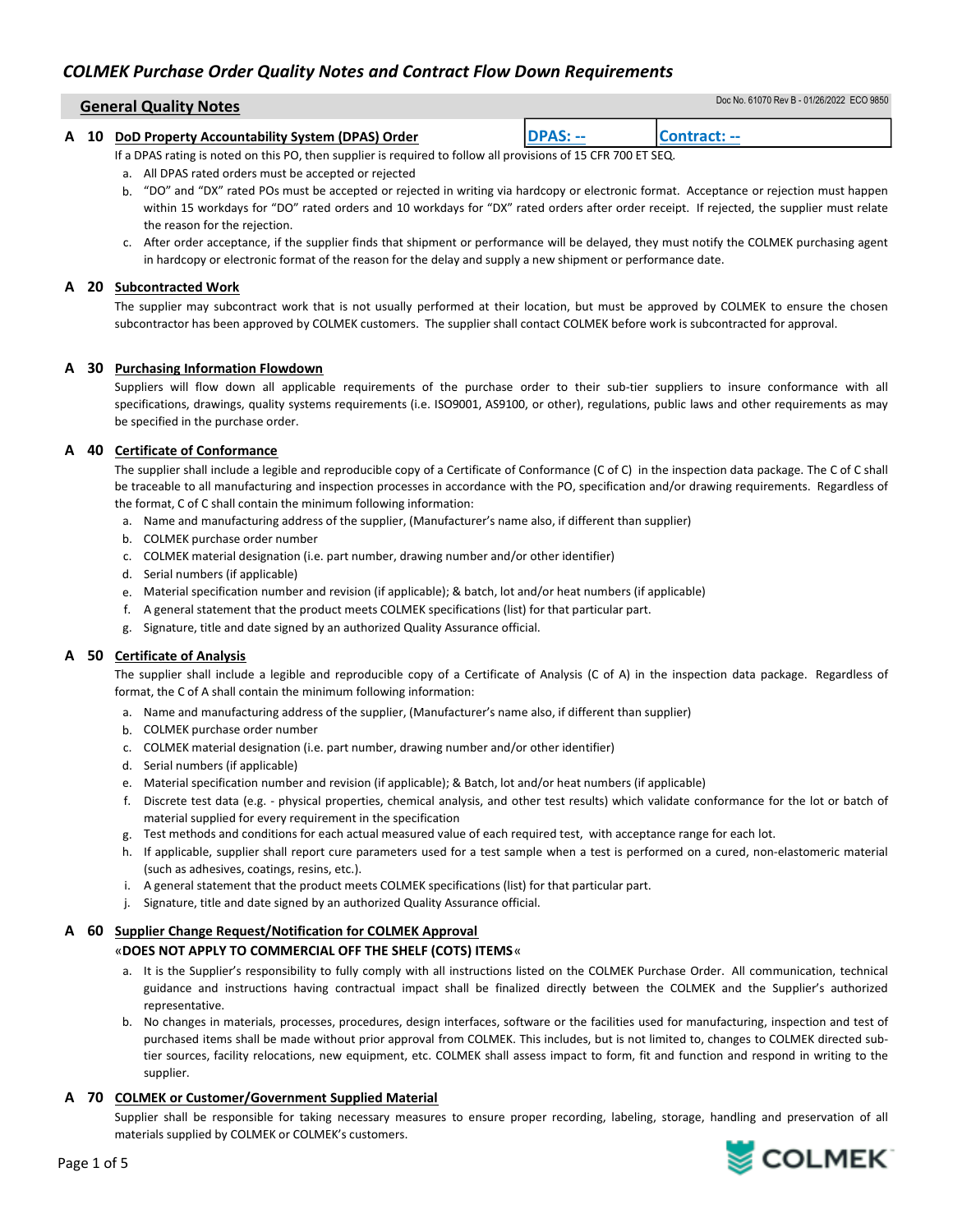### A 80 Audits by COLMEK

COLMEK requires "Right of Access" to the supplier's facility and reserves the right to perform inspections, audits, evaluations and reviews. COLMEK may schedule an on-site assessment of the supplier's (or supplier's subcontractor) operations to assure conformance to their quality system and to purchase order requirements. COLMEK customers or government agencies may accompany COLMEK for this type of assessment. Inspections by COLMEK and/or its customers shall be performed in such manner as not to excessively delay the supplier's work. COLMEK's access to processes considered proprietary by the supplier will be by mutual agreement. Findings, if any, may be issued in the form of a Supplier Corrective Action Request (SCAR).

### A 90 Audits by Government Agencies Regarding COLMEK Product

If the supplier is notified by a government agency of an upcoming audit or on-site visit regarding COLMEK product, the supplier shall notify COLMEK of the event. If a supplier is host to an unannounced visit by a government agency regarding COLMEK product, they will notify COLMEK of the event and share the government agency report as soon as reasonably possible.

### A 100 Source Inspection

COLMEK requires source inspection at the supplier's location for test items or first article inspections (FAI) as specified on the purchase order agreement. Logistics will be coordinated through COLMEK purchasing agents.

- a. Items on this purchase order are subject to source inspection by COLMEK quality representative(s) to verify conformance to the purchase order requirements prior to shipment. Source inspection may consist of inspection, test, surveillance, and review of documentation.
- b. Supplier will notify COLMEK of readiness one week in advance of source inspection and notify of schedule changes thereafter.
- c. Supplier shall not ship items suspended by COLMEK unless an "Authorization to Ship" form is completed and approved by COLMEK.
- d. Upon acceptance of the purchase order, the Supplier shall establish and maintain a procurement package that will be available for review at source inspection. The package shall contain, at a minimum, the following listed items:
	- i. Purchase order and change notices
	- ii. Current configuration of drawings and/or Current configuration of specifications
	- iii. Supplier planning documents (or supplemental documentation)
	- iv. Certificates of Conformance for procured items and outsource processes
	- v. Documentation that demonstrates product conformance to the purchase order requirements including the Technical Data Package (i.e. Test reports, inspection reports, lab reports etc.)

### A 110 Revision Controlled Drawings

This PO may contain revision controlled drawings. Drawing(s) and Solid Model(s) will be provided upon request by email at orders@colmek.com. Supplier will be responsible for verifcation of part features to the COLMEK supplied drawings or specifications.

### A 120 Environmental Control

The supplier shall maintain a documented system for control of material sensitive to environmental degradation. Records of environmental controls shall be recorded and made available to COLMEK upon request. Material sensitive to environmental conditions shall be shipped under the same controls and records of controls retained.

### A 130 Out-Time Control

Temperature sensitive materials shall be controlled to minimize exposure and shall be handled in a way to reduce the out time. Records of outtime during the process shall be recorded and reported to COLMEK upon request.

### A 140 Packaging and Shipping

The Supplier shall maintain a system to ensure adequate control of packaging and shipping to safeguard product being sent to COLMEK. The use of commercial packaging practices does not relieve the supplier of the responsibility to ensure packaging and shipping in a manner that will prevent damage in transit. When applicable, additional instructions for packaging and shipping may be specified on the purchase order agreement. The purchase order number must appear on all invoices, packing lists, slips on the outside of the container and in correspondence with COLMEK.

### A 150 Quality System Requirements

Supplier shall establish and maintain a quality system that ensures all material and services provided conform to all notes, specifications and requirements detailed by the purchase order agreement. COLMEK prefers that the Supplier's quality management system be in compliance with the current version of ISO 9001. If certified to ISO 9001, compliance to the current revision shall be evidenced by current, accredited, third party certification. If supplier's quality system is not certified by a third party, COLMEK will determine supplier's capabilities through audit and/or surveillance of the supplier's quality system.

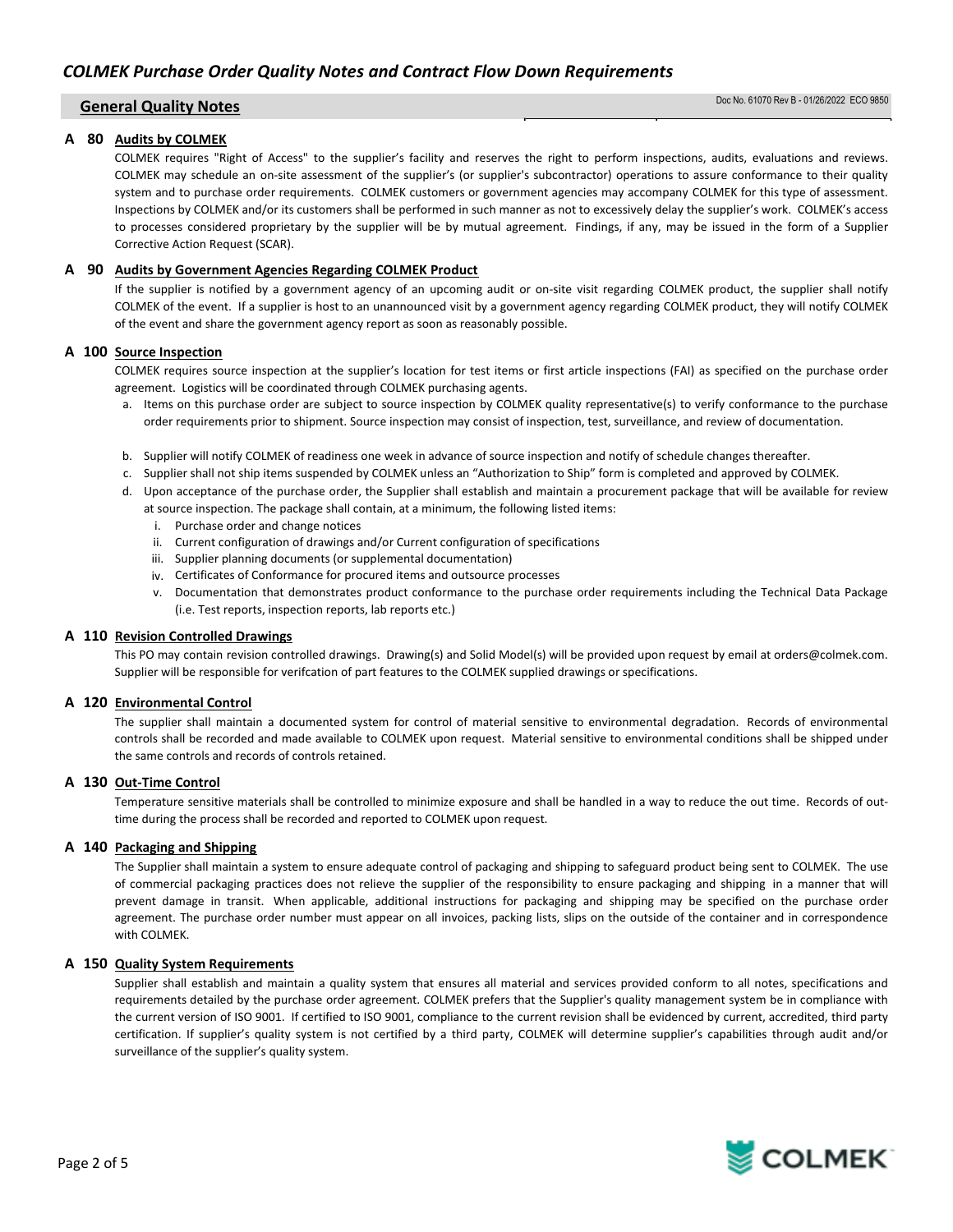### A 151 Supplier's In-House Inspection Processes

Supplier shall determine the required amount of receiving, in-process and final inspections necessary to ensure that the product shipped to COLMEK meets requirements. The Supplier shall ensure these inspections are performed in accordance with specifications, drawing requirements and purchase order agreements. Records of inspection shall be retained and provided to COLMEK upon request.

# A 152 Calibration

The supplier shall maintain a calibration system for equipement used to accept product or establish conformance to COLMEK requirements. Calibration standards used for inspection, measuring, and test equipment shall be traceable to national or international standards. Calibration records shall show the equipment identification, calibration dates, person or business performing calibration, and when the equipment is next due for calibration.

# A 153 Nonconforming Material

Supplier shall have a nonconforming material system that includes provisions to identify, segregate and control nonconforming material to ensure the supplier does not ship nonconforming material to COLMEK. Supplier is authorized to make only REWORK (brings product back into full conformance to the requirements), Return To Vendor or SCRAP dispositions in regard to COLMEK product. Supplier is NOT authorized to make REPAIR or USE AS IS dispositions (product does not fully conform to requirements) without the express written authorization from COLMEK.

# COLMEK Quality Notes for Machine Shop and Sheet Metal Shop

### B 10 Domestic Metal and Finishing Requirements

Use of domestic metal is required unless otherwise noted on this PO. In addition, supplier must meet all requirements for finishing such as plating, heat treating, painting and silkscreening as applicable to the supplied parts. Suppliers must provide following documents from the metal supplier and/or coatings provider at the time of part delivery to COLMEK: (1) Material Certification that includes the country of origin and, (2) C of C's for any finishing requirements imposed on this PO including but not limited to drawing, spec, special processing, etc.

### B 20 DFAR 252.225-7009 Restriction on Acquisition of Certain Articles Containing Specialty Metals

Except as provided in paragraph (c) of this DFAR clause, any specialty metals incorporated in items delivered under this contract shall be melted or produced in the United States, its outlying areas, or a qualifying country.

### B 30 Supplier First Article Inspection (FAI)

Supplier shall provide First Article Inspection data with shipment. Inspection data package shall include all information required by the purchase order including any drawing or specification requirements. FAI requirement is 100% inspection of parts to all drawing/specification requirements.

### B 40 Welding and Brazing Requirements

Contract Flowdown from Raytheon - see Raytheon Q-Note HK (http://qnotes.raytheon.com/)

# COLMEK Quality Notes for Components & Contract Manufacturer

# (PCB, PCBA, Cabling, Wiring and other items)

### C 10 Counterfeit Parts Avoidance/Control Program

The supplier must maintain a counterfeit parts avoidance/control program (using SAE AS5553 as guidance) to ensure parts meet the exact OEM/OCM requirements. Parts must be purchased directly from OEM/OCM manufacturers or their authorized distributors.

- a. If a purchase must be made from a non-OEM/OCM source, supplier shall contact COLMEK for written approval. If approved, supplier shall provide evidence of traceability and chain of custody information to the source or authenticity testing records associated with the non-OEM/OCM parts as objective evidence that parts/materials meet OEM/OCM specifications.
- b. Supplier shall segregate and provide traceability identifiers (i.e. date codes, lot codes, serial numbers, if applicable) for all items delivered to COLMEK which *contain* an item procured from sources other than OEM's, OCM's or their authorized distributors.
- c. Supplier shall flow down this requirement to any sub-tier supplier or subcontractor.
- d. Supplier shall participate in the Government Industry Data Exchange Program (GIDEP).
- e. Supplier shall provide evidence of this Risk Mitigation process upon request.

### C 20 Electronic Part Counterfeit Risk Mitigation

Contract Flow down from Raytheon - see Raytheon Q-Note GP (http://qnotes.raytheon.com/)

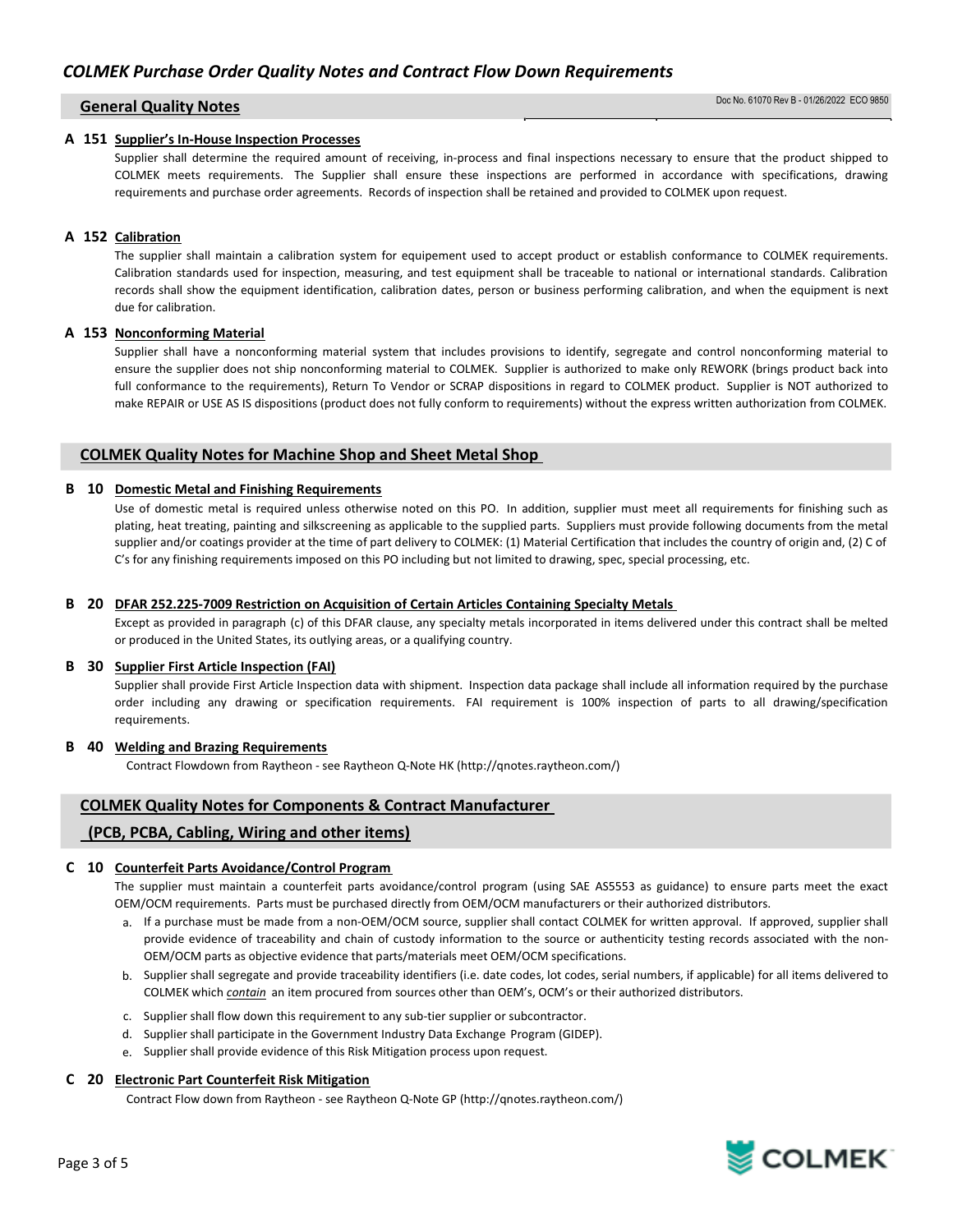### C 30 Electrostatic Sensitive Devices

The supplier shall establish and implement an ESD (Electrostatic Discharge) Control Program that is compliant with the latest revision of MIL-STD-1686 and/or JESD625 for electrical and electronic parts, assemblies, and equipment, susceptible to damage from ESD.

- a. The supplier shall take the necessary precautions to ensure that static susceptible devices are adequately protected from ESD damage during manufacturing, test, inspection, packaging and shipping.
- b. The supplier shall mark packaging for electrical and electronic parts, assemblies, and equipment, susceptible to damage from Electrostatic Discharge with an ESD cautionary note or symbol.
- c. The supplier shall cease all work on ESD items when the relative humidity drops below the permitted lower limit of 30% until the relative humidity increases to above the limit or ionization equipment is utilized properly at the workstation.
- d. The supplier shall ensure that Anti-Static and Static Dissipative packing material (pink-poly formulations) comply with the Contact Corrosively Testing in accordance with MIL-STD-3010 Method 3005.
- e. Anti-static and static dissipative packing material (pink-poly formulations) shall not be used in direct contact with Optics and Polycarbonates.

### C 40 Foreign Object Debris/Damage (FOD) Prevention

Supplier shall maintain an effective FOD control/prevention program assuring work is accomplished in a manner which prevents foreign objects or materials from entering and/or affecting deliverable items. The program shall be proportional to the sensitivity of the product(s) to FOD, and to the FOD generating potential of the manufacturing methods. The written procedures or policies developed by the supplier shall be subject to review and approval/disapproval by COLMEK, COLMEK's customers and/or government representatives. Supplier shall be responsible for any nonconformance caused by its process or lack there of.

# C 50 Soldering Requirements

Soldered devices shall comply with the requirements of the current revision of IPC-610 or IPC J-STD-001 Class 3, as modified below, unless otherwise specified on the Purchase Order.

- a. Solder alloys Sn60Pb40, Sn62Pb36Ag2, and Sn63Pb37, shall be in accordance with IPC-610 or IPC J-STD-006.
- b. Solder alloys other than Sn60Pb40, Sn62Pb36Ag2, and Sn63Pb37 shall not be used for electrical and electronic assembly soldering unless otherwise specified on the drawing or purchase order. (Reference IPC J-STD-001, Paragraph 3.2).
- c. 100% X-Ray inspection shall be performed on Ball Grid Arrays (BGAs) and Bottom Terminated Components (BTCs) and components with Bottom Thermal Plane Terminations (D-Paks) unless they are part of a documented process control program approved by COLMEK and noted on the purchase order. (Reference IPC J-STD-001 Para. 7.5.14, 7.5.15, and 7.5.16).
- d. When NiPdAu (nickel / palladium / gold) is used as a surface finish where the gold is applied either through electroless or electrolytic processes resulting in over 8 micro inches of gold, there shall be objective evidence, made available for review, that there are no gold related solder embrittlement issues. (Reference IPC J-STD-001 Paragraph 4.5).

### C 60 Inspection and/or Test Data Documentation Requirements for Supplier Submitted Data

Supplier shall provide inspection data with the part shipment that coincides directly with COLMEK purchase order, drawings and specification requirements. Supplier shall not solely use computer models to make/build parts. Inspection data package shall include all information required by the purchase order, including but not limited to:

- a. Results of all routine inspections and tests
- b. All drawing notes that require inspection or test data (variable or attribute data)
- c. All dimensions (variable data)
- d. Material, process, and hardware requirements in COLMEK material or process specifications (variable data)
- e. Any other inspection, test, or verification activities required to determine line item conformance to purchase order requirements (variable or attribute data)
- f. The submitted data shall contain these minimum requirements:
	- i. Seller's name
	- ii. Buyer's part number and purchase order number revision
	- iii. Drawing/specification/supplier planning revision level
	- iv. Sampling Plan and Level (i.e. AQL % or other method), if applicable
	- v. Lot number designation (lot number or date code)
	- vi. Quantity of items in lot and Quantity of inspectied items.
	- vii. Attribute results shall indicate whether data falls within the tolerance (Pass/Fail)
	- viii. Variable results shall record the exact measurement obtained for every design characteristic
- g. Data sheets/test reports shall have evidence of acceptance by the supplier including signature/stamp and date.
- h. The supplier shall provide a copy of the recorded data with each shipment of the line item to COLMEK.